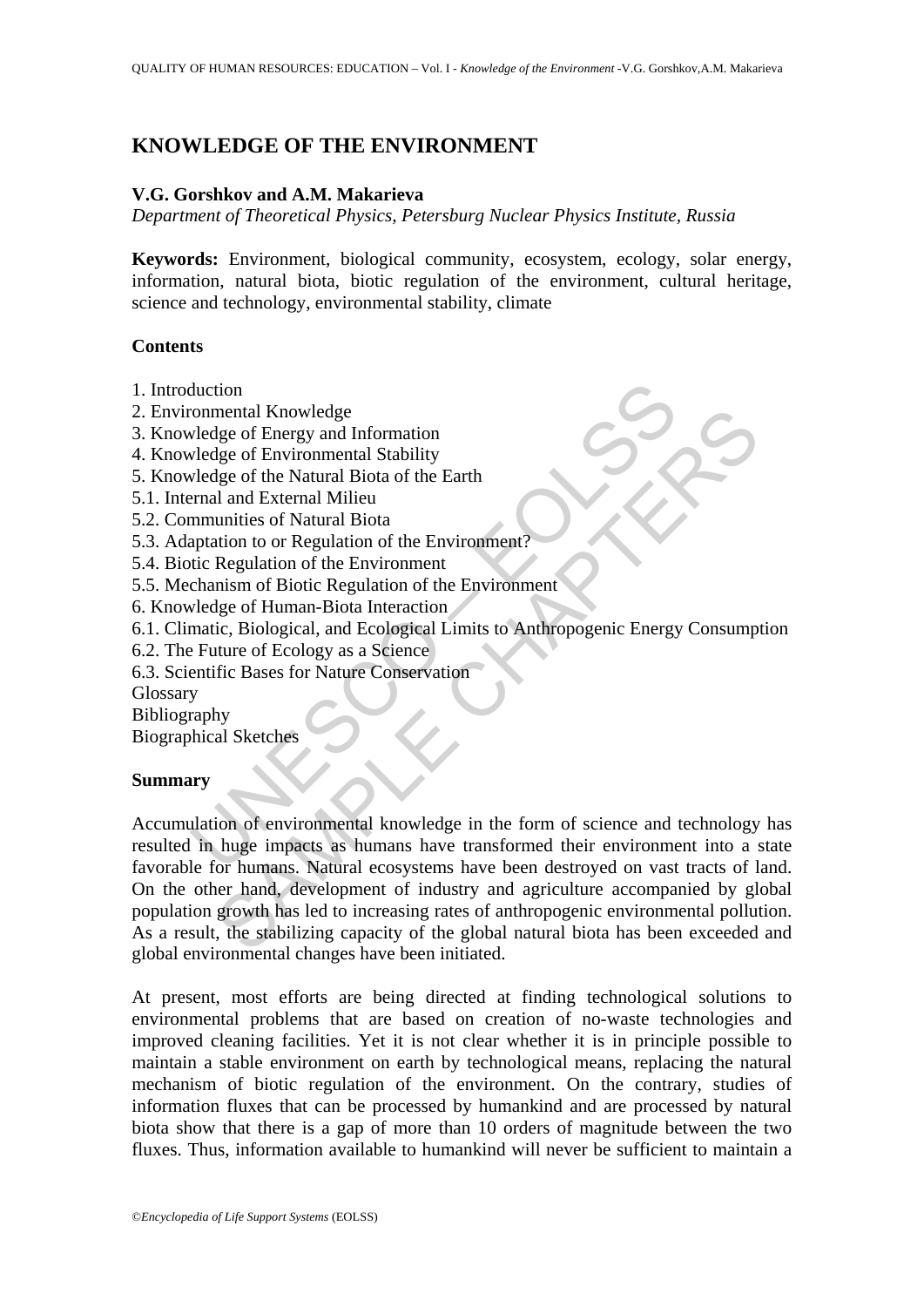stable environment on a global scale.

Thus, the further long-term development of environmental knowledge—that at present is substantially technology-biased—should be concentrated on fundamental studies of natural biota and its stabilizing properties. The ultimate goal of these studies is to quantify the ecologically permissible amount of anthropogenic transformation of natural biota that is still compatible with environmental stability. Meanwhile the technological dimension of environmental knowledge should be given serious attention when solving problems of local pollution caused by human settlement.

#### **1. Introduction**

All living organisms on the earth exist in an environment that surrounds them. The environment provides suitable physical and chemical conditions for life—temperature, air pressure, humidity. The environment provides all living beings with nutrition necessary to support metabolic processes of organisms and assure normal life. Plants consume solar radiation and synthesize organic matter. Animals consume organic matter produced by plants and other animals.

mg organisms on the earth exist in an environment that surroument provides suitable physical and chemical conditions for lifesure, humidity. The environment provides all living beings expry to support metabolic processes organisms on the cannel exact in an environment that surfounds then<br>the provides suitable physical and chemical conditions for life—temperate,<br>e, humidity. The environment provides all living beings with nutri<br>os upport m Living organisms on earth not only exist in the environment, they also have a considerable impact on it, changing its chemical and physical properties. Life on earth occupies nearly all the planet's surface. The activity of living organisms is so powerful that it can change the major properties of the environment by several hundred percent over a period of decades. By contrast, geophysical and outer space processes take thousands of years to cause changes of the same magnitude. Thus, the impact of life on the environment is the governing factor of environmental changes and exceeds by orders of magnitude the impact of all possible abiotic factors.

Life can exist in only a very narrow interval of environmental physical properties. Life is able to exist in a temperature interval corresponding to the liquid state of water under atmospheric pressure this is from 0°C up to 100°C. The temperature interval that is optimal for life is narrower: between 10°C and 20°C. Life on land is only possible given sufficient humidity.

The stable existence of life on earth for many millions of years is a well-documented fact. This leads unambiguously to the conclusion that the environmental impact of certain organisms is completely counteracted by the impact of other organisms. This means that the environmental impact of each organism is not arbitrary. Impacts of different organisms need to be rigidly correlated with one another for the environment to be maintained in a relatively stable state. Thus, all organisms living on the same territory form an internally correlated biological community. It is organized in such a way that biogeochemical processes inside the community can form closed cycles, and the combined environmental impact of all organisms of the community can be close to zero. Such organization makes it possible for a community to maintain its environment in a stable state in the absence of external disturbances.

The huge power of the potential environmental impact of living organisms becomes evident when one considers the intensity of closed biological cycles of different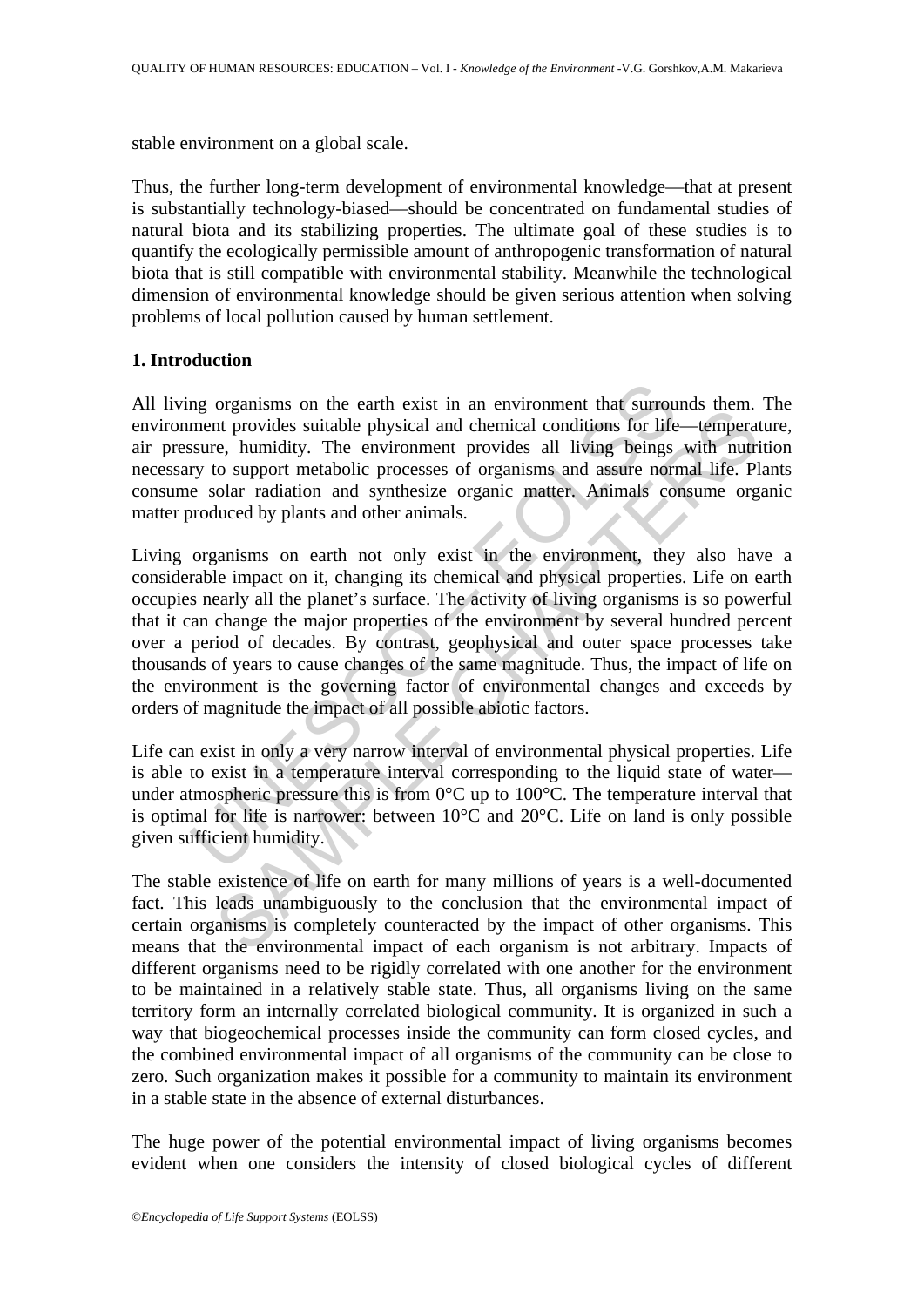elements. Measured as biological productivity, the intensity of biological cycles exceeds the power of the present-day energy consumption of humankind by approximately an order of magnitude (Table 1). The high intensity of biological cycles makes it easy for communities to compensate for any abiotic environmental disturbances. This can be done by biological induction of directional deviations in closed matter cycles. Biological communities can remove from active cycling excess concentrations of all life-important biogens (e.g. concentration of atmospheric carbon dioxide  $(CO<sub>2</sub>)$  that is important for plants and also determines the temperature regime on the planet) by transforming them into inert (inactive) organic substances (e.g. soil humus and dissolved organic carbon in the ocean). The deficient concentrations of inorganic substances in the environment can be replenished by decomposition of organic matter accumulated in such inert organic reservoirs.

| accumulated in such inert organic reservoirs.      |                    |                                               |
|----------------------------------------------------|--------------------|-----------------------------------------------|
|                                                    | Power              |                                               |
| <b>Power source / sink</b>                         | $TW^a$             | <b>Fraction</b><br>relative to<br>solar power |
| Solar power and processes of its dissipation:      |                    |                                               |
| Total solar power coming from the sun to the earth | $1.7 \cdot 10^{5}$ | 1.0                                           |
| Solar power absorbed by the earth's surfaceb       | $8.10^{4}$         | 0.47                                          |
| Evaporation from the total surface of earth        | $4.10^{4}$         | 0.24                                          |
| Evaporation from land (evapotranspiration)         | $5.10^{3}$         | $3.10^{-2}$                                   |
| Heat fluxes from the equator to the poles:         |                    |                                               |
| Atmospheric                                        | $3.10^{3}$         | $2.10^{-2}$                                   |
| Oceanic                                            | $2.10^{3}$         | $10^{-2}$                                     |
| Wind power                                         | $2.10^{3}$         | $10^{-2}$                                     |
| Oceanic waves                                      | 10 <sup>3</sup>    | $6.10^{-3}$                                   |
| Maximum available hydraulic power of rivers        | $\mathbf{1}$       | $6.10^{-6}$                                   |
| <b>Biota</b>                                       |                    |                                               |
| Transpiration of plants                            | $3.10^{3}$         | $2.10^{-2}$                                   |
| Photosynthesis of plants                           | 10 <sup>2</sup>    | $6.10^{-4}$                                   |
| Non-solar sources of power:                        |                    |                                               |
| Total flux of geothermal heat                      | 30                 | $2.10^{-4}$                                   |
| Volcanoes and geysers                              | 0.3                | $2.10^{-6}$                                   |
| Chemosynthesizing life                             | $10^{-4}$          | $6.10^{-10}$                                  |
| Tidal power                                        | $\mathbf{1}$       | $6.10^{-6}$                                   |
| Moonlight                                          | 0.5                | $3.10^{-6}$                                   |
| Humankind at the end of the 20th century:          |                    |                                               |
| Energy consumption (mainly fossil fuel combustion) | 10                 | $6.10^{-5}$                                   |
| Human-induced increase of greenhouse effect        | 10 <sup>3</sup>    | $6.10^{-3}$                                   |

<sup>a</sup> 1 TW =  $10^{12}$  Watts

*Source*: V.G. Gorshkov, V.V. Gorshkov, and A.M. Makarieva, *Biotic Regulation of the Environment: Key Issue of Global Change* (London: Springer-Verlag, 2000)

#### Table 1. Energy fluxes at the earth's surface

<sup>&</sup>lt;sup>b</sup> Solar power absorbed by the earth's surface is equal to the total solar power coming from sun to earth minus solar power reflected by earth back to space minus solar power absorbed by the atmosphere.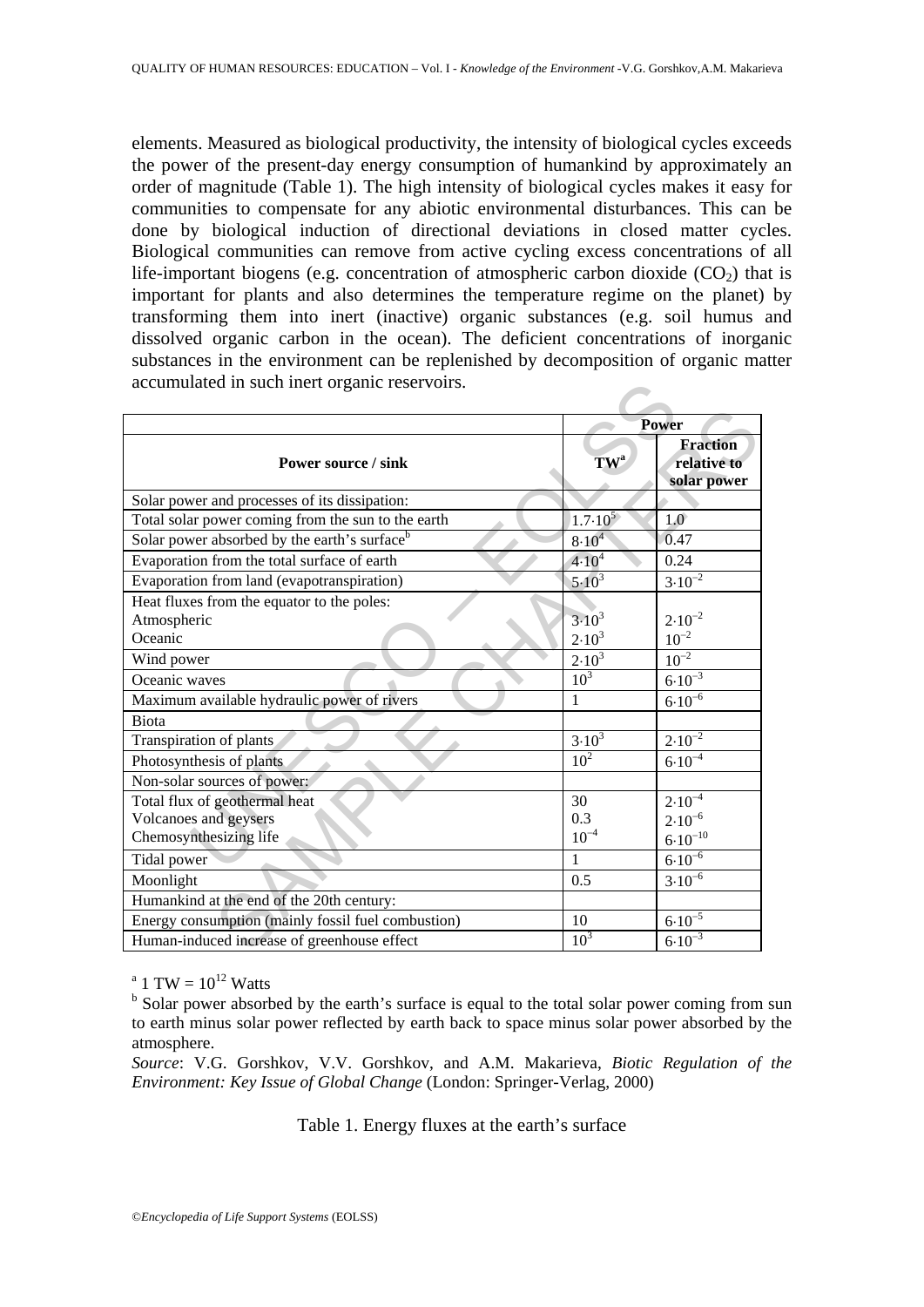The complex and correlated properties of the functioning of different organisms inside a community are genetically programmed in genomes of all natural species. Deviations from the normal genetic program of a species or invasion of an alien species can substantially disintegrate community's functioning and lead to degradation of its environment. Any activity that is performed through transforming the external energy fluxes into certain ordered processes can be termed "work." In this sense, the functioning of all species of the community represents concrete work on stabilizing their natural environment. In a normal community there cannot be any specieslazybones arbitrarily adapted to conditions inside the community and not doing any work on stabilizing the environment. Communities loaded with such lazybones inevitably lose out in competition with communities that do not have such species. Similarly, in a normal community there cannot be any species-gangsters—alien species that disintegrate the normal functioning of aboriginal species.

by, in a normal community there cannot be any species-gangesters<br>integrate the normal functioning of aboriginal species.<br>Ological data show that many extant species were absent in the pa<br>numities were occupied by species t giate and notinal ranctoning or aboriginal species.<br>
Sigical data show that many extant species were absent in the past. Their pl<br>
dities were occupied by species that are now extinct. But the stable exist<br>
r the last thre Paleontological data show that many extant species were absent in the past. Their places in communities were occupied by species that are now extinct. But the stable existence of life over the last three billion years suggests that biological species of the past also formed internally correlated communities that were able to maintain a suitable environment. Evolutionary changes in a community's species composition that were determined by the extinction of old species and the origin of new ones did not affect this most important property of biological communities. This means that during the evolutionary process species-survivors were not those that were just adapted to a certain environment, but those who could also maintain that environment by working on environmental stabilization in the framework of the correlated community.

The totality of all natural biological species that form natural biological communities is called "biota." Biota includes all natural flora and fauna of the earth. The global environment together with biota functioning in it is called the "biosphere." The science that describes the interaction of living organisms with their environment is called "ecology."

Homo sapiens, as well as all other species, originated in the process of biological evolution. Modern paleontological data provide an opportunity to trace the whole succession of evolutionary events that led to the origin of Homo sapiens. Thus, Homo sapiens, as all other species, originally belonged to a certain biological community. Inside the community Homo sapiens, as well as all other species, did a certain amount of work aimed at stabilizing the environment. Unlike all other species, however, Homo sapiens proved to be able to accumulate cultural information that, like the genetic information of a species, can be transmitted from generation to generation. Unlike genetic information, the amount of cultural information increased from generation to generation. At present, the cultural information of the whole of humankind is comparable to the genetic information of Homo sapiens as a species. Most present cultural information of humankind is represented by scientific information about surrounding phenomena (i.e. about the environment of humans). Fundamental studies of physical, chemical, and biological laws of nature gave humans an opportunity to work out technology-based applications of their acquired knowledge. Thus, humans were able to inhabit all continental areas of the earth and even began actively to explore outer space. Note, however, that life in space is not possible without regular contacts with the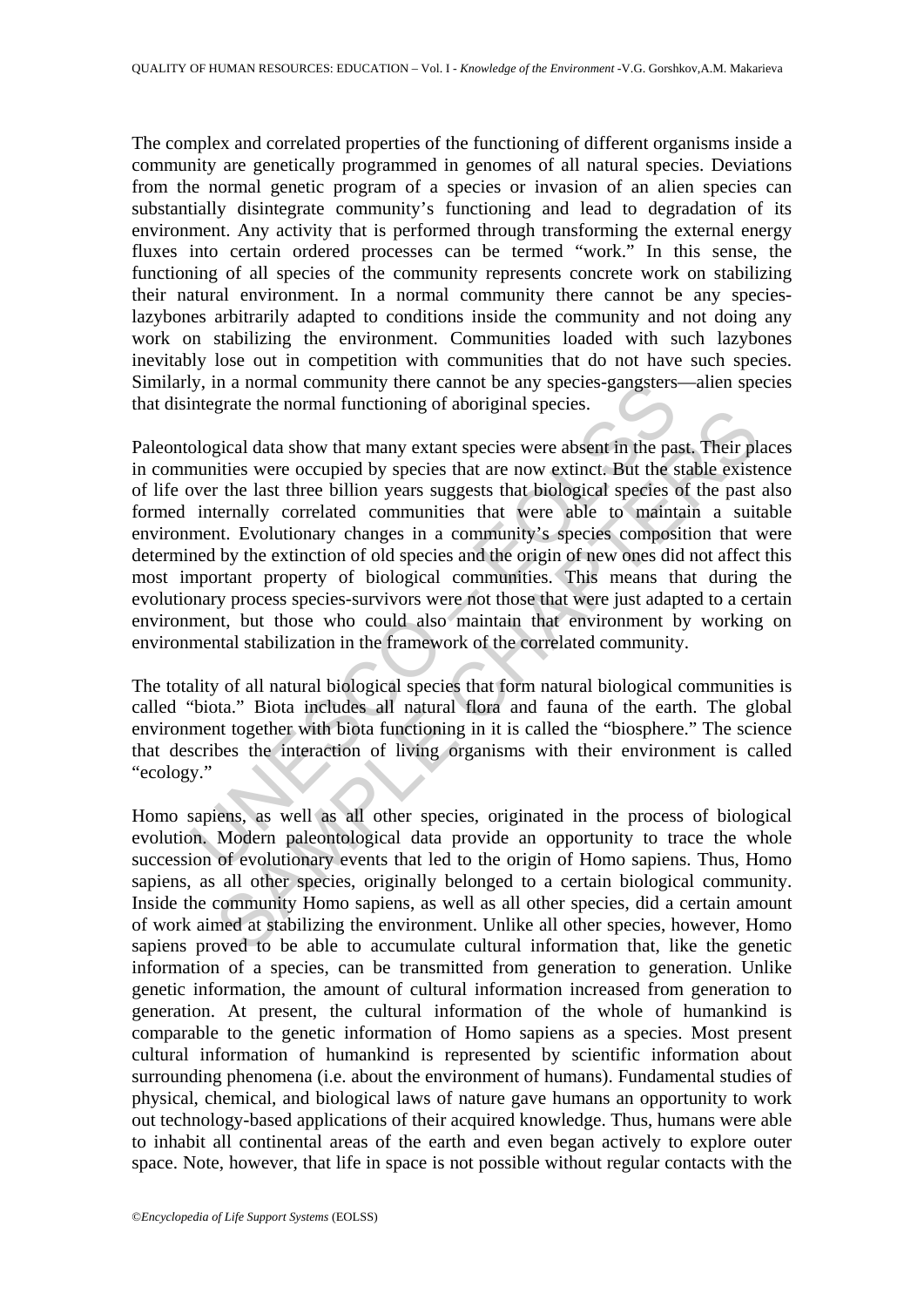environment of Earth.

When inhabiting new territories, people transformed nature into a state most favorable to them. People cut down forests and dried out bogs to build houses, turned large territories into fields and pastures to get food. People built mines, roads, and factories. All these activities were accompanied by industrial and agricultural wastes emitted into the transformed environment.

People changed the structure of natural biological communities, reducing population numbers of those species they were not dependent upon, and increasing population numbers of "useful" species that gave necessary products like meat, crops, timber, etc. People also changed genetic programs of species, creating new breeds of cattle and new sorts of agricultural plants. As a result, biological communities began to lose their ability to compensate for environmental disturbances, while the mainly human-induced degradation of the environment became the most important destabilizing factor.

also changed genetic programs of species, creating new breeds of<br>
i agricultural plants. As a result, biological communities began<br>
co compensate for environmental disturbationes, while the mainly loo<br>
compensate for envir produced a promotion of the main state. So a celular commentation between the mainly human-induction or environmental disturbances while the mainly human-induction of the environment became the most important destabilizing People long ago began to pollute the environment. However, until the beginning of the twentieth century natural biota had been able to counteract anthropogenic pollution. Pollution was noticeable only in local areas, where it was easily coped with. Meanwhile on regional and global scales the environment was maintained by natural biota in a clear and stable state. Ecology as a science was mainly concerned about interactions of species of natural communities with their environment and was considered a branch of biology.

When the rate of anthropogenic pollution began to increase, together with the rate of human-induced degradation of natural biological communities, natural biota began to lose the ability to stabilize the environment on regional and global scales. It became clear that the current state of the environment very much depends on the anthropogenic impact on it. As a result, ecology turned into a much wider branch of knowledge, and began to address not only biological, but also economic, political, and ethical issues.

Ecological problems of civilization manifested themselves clearly when the anthropogenic disturbance of natural biological communities closely approached a certain threshold beyond which biota loses the ability to stabilize the environment. Evidently, the "below-threshold" stable existence of civilization of the past is possible in the future as well. To ensure it, modern anthropogenic activities on the planet must be substantially reduced and, inevitably, constraints must be imposed on the growth of the world's population. Therefore, possibilities of unlimited economic growth are currently being widely discussed at various levels in various societies, as the concept of unlimited economic growth is in apparent contradiction with the abovementioned principles of the stable existence of civilization. It is evident that unlimited growth will finally lead to overexploitation of natural biota and complete loss of its stabilizing properties. Then people will have to maintain an environment suitable for living in, using available scientific and technological knowledge. If this prospect of the future development of civilization is real or not can only be determined through a scientific approach **(see**  *Section 6.2. The Future of Ecology as a Science***)**.

The functioning of natural species that assures biotic regulation of the environment is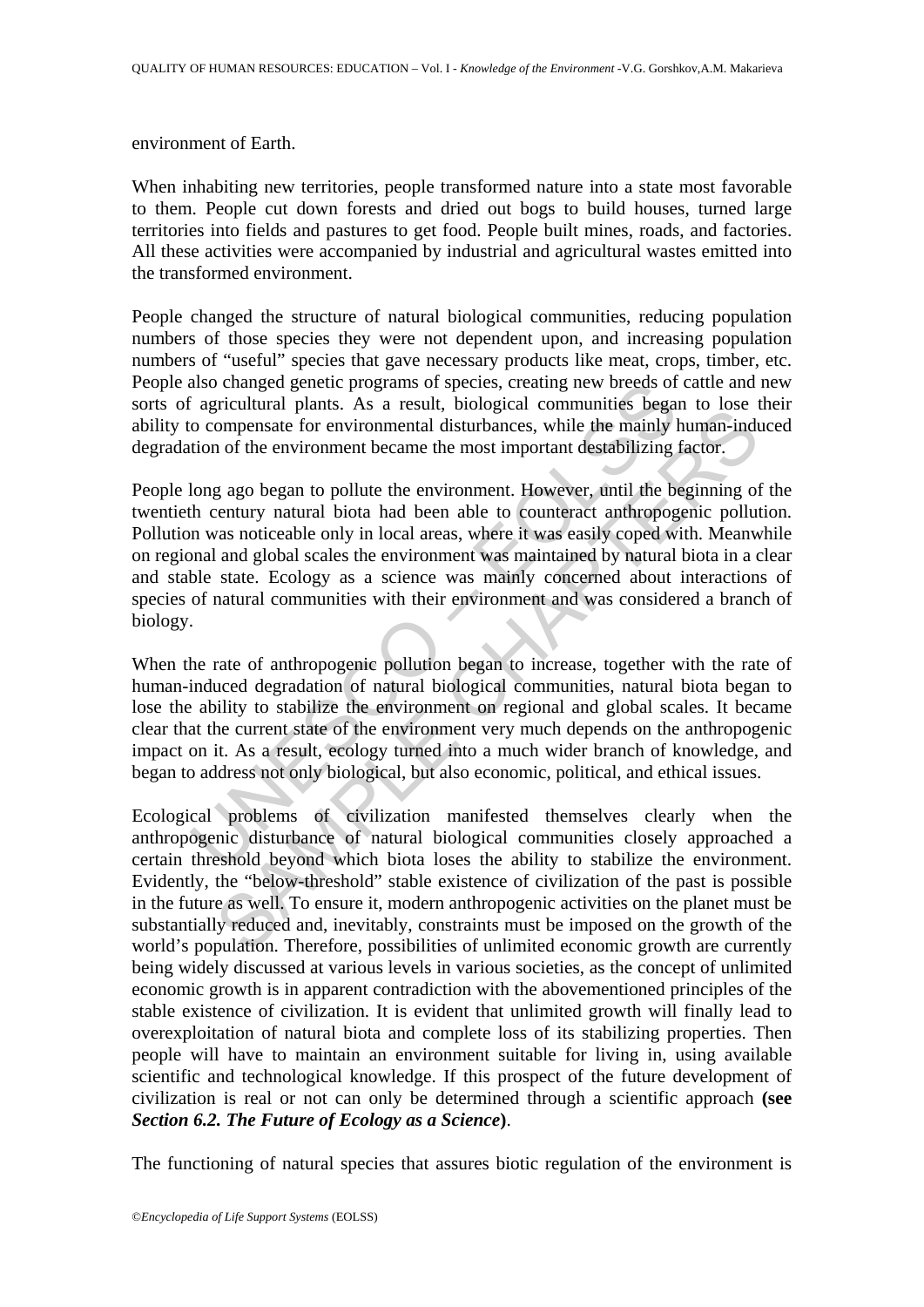mantenance of a stable environment favorable for life on the<br>original problems. So the scientific approach that once gave per<br>odestroy their own environment now has to give people a concre<br>a global ecological catastrophe a For the United States (including the Chapter and Proceed Experimental Chemistry, Vol. 1, Part Chemistry, Not all problems. So the scientific approach that once gave people a soncetee plan of excluded ecological catastrophe determined by the genetic information coded in genomes of these species. This information is hereditary and remains unchanged during the whole period of a species' existence. In this sense, the genetic program of humans does not differ from the genetic programs of other biological species. Under natural conditions, the genetic program of any species determines the correct actions of individuals of this species for maintaining a stable environment. All major aspirations of modern people—to increase living standards, to leave progeny, to care for progeny—and many others are based on the genetic program of Homo sapiens. Environmental conditions of modern civilization differ drastically from the natural environment of humans as a species. In such conditions the genetic program and behavior determined by it no longer ensures environmental stability. The correct behavior of people that would meet the conditions for the maintenance of a stable environment favorable for life on the planet can be worked out only by most comprehensive investigation of Homo sapiens as a species and its ecological problems. So the scientific approach that once gave people sufficient power to destroy their own environment now has to give people a concrete plan of how to avoid a global ecological catastrophe and how to survive in the future.

TO ACCESS ALL THE **32 PAGES** OF THIS CHAPTER, Visit: http://www.eolss.net/Eolss-sampleAllChapter.aspx

#### **Bibliography**

- - -

Ayala F.J. and Fitch W.M. (1997). Genetics and the origin of species: an introduction. *Proceedings of the National Academy of Sciences of the United States of America* **94**, 7691–7697. [This work presents an overview of modern approaches to the problem of genetic variability and evolution of species.]

Bormann F.H. and Likens G.E. (1979). *Pattern and Process in a Forested Ecosystem*, 153 pp. New York: Springer-Verlag. [This work considers processes in forest biological communities after external disturbances.<sup>1</sup>

Degens E.T., Kempe S., and Spitzy A. (1984). Carbon dioxide: a biogeochemical portrait. *The Handbook of Environmental Chemistry*, Vol. 1, Part C (ed. O. Hutziger), pp. 127–215. Berlin: Springer-Verlag. [This work describes major reservoirs and fluxes of carbon in biota and global environment.]

Foley R. (1987). *Another Unique Species. Pattern in Human Evolutionary Ecology*, 244 pp. London: Longman. [This work describes evolution of species-specific characteristics of Homo sapiens.]

Gorshkov V.G. (1995). *Physical and Biological Bases of Life Stability. Man, Biota, Environment*, 340 pp. Berlin: Springer-Verlag. [This is a detailed quantitative description of the mechanism of the natural biotic regulation of the environment.]

Gorshkov V.G., Gorshkov V.V., and Makarieva A.M. (2000). *Biotic Regulation of the Environment: Key Issue of Global Change* (Springer-Praxis Series in Environmental Sciences), 343 pp. London: Springer-Verlag. [This book develops a general theoretical approach to description of the biota-environment